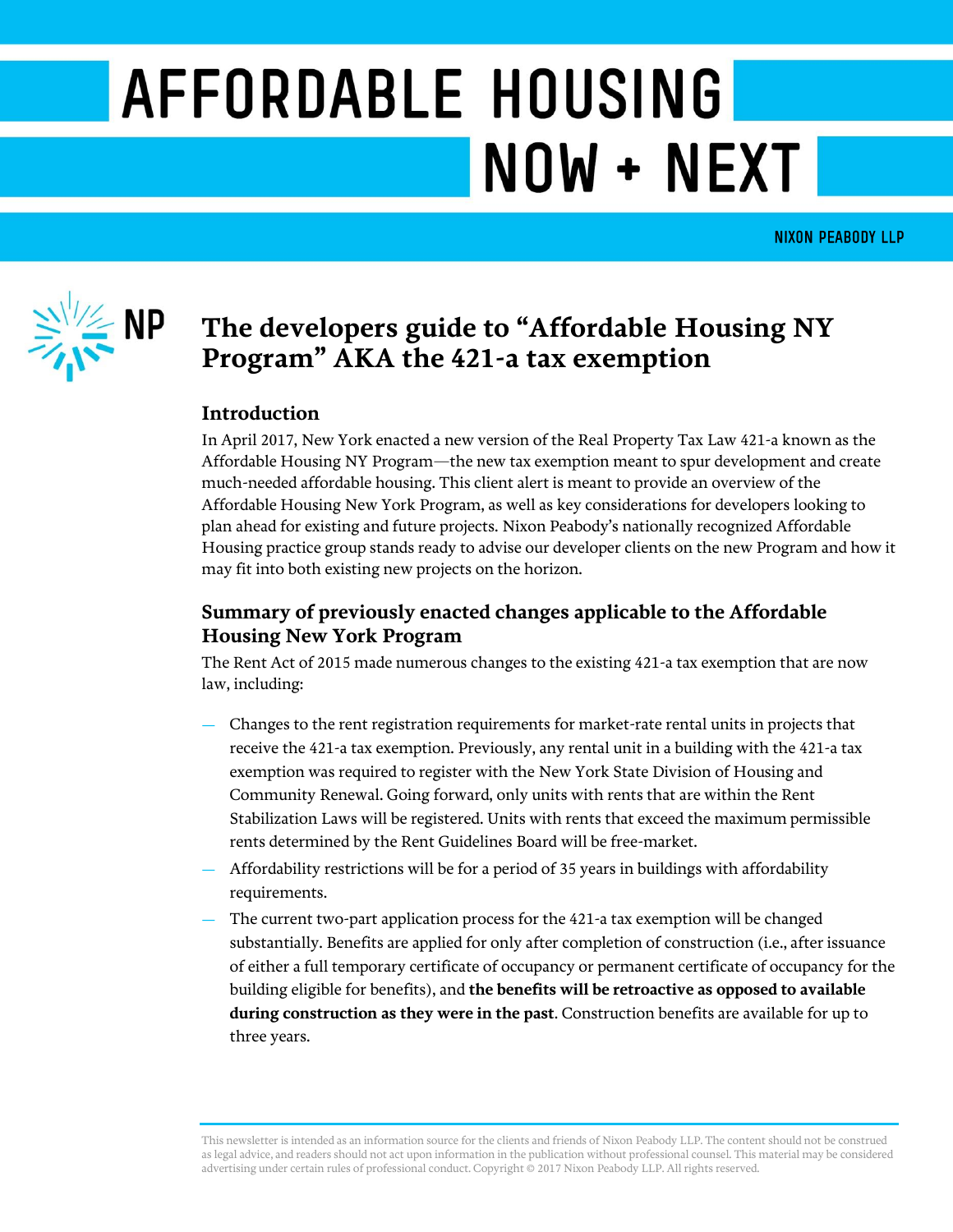— The Affordable New York Housing Program is available for rental and homeownership projects if (1) construction was commenced on or before December 31, 2015, and (2) the projects did not receive benefits prior to the enactment of the Rent Act of 2015.

## **Summary of rental benefits for buildings with less than 300 units or outside of the enhanced affordability areas**

Benefits are available primarily for rental projects and will include a 100% real estate tax exemption for up to three years during the construction period, and an additional 35 years thereafter. For the first 25 years, projects will receive a 100% tax exemption. During the remaining 10 years, the exemption will be equal to the percentage of affordable units in the project. Every rental project with less than 300 units or outside of the Enhanced Affordability Area are required to meet one of the following three affordable housing options in order to receive the 421-a tax exemption:

### *Option A*

- 25% of the units must be affordable, with at least 10% affordable at up to 40% of the area median income (AMI), 10% at up to 60% of the AMI and 5% at up to 130% of the AMI; and
- This option also precludes the developer from receiving any governmental subsidies other than tax-exempt bond proceeds and 4% tax credits.

## *Option B*

— 30% of the units must be affordable, with at least 10% affordable at up to 70% of the AMI and 20% at up to 130% of the AMI.

## *Option C*

- At least 30% of the units must be affordable at up to 130% of the AMI;
- This option also precludes the developer from receiving any government subsidies; and
- The project cannot be located south of 96th Street in Manhattan or in any other area established by local law.

## **Summary of homeownership benefits**

Although the Rent Act of 2015 was heavily focused on mixed-income rental properties, there are still options available for condominium and cooperative developers seeking to build homeownership projects outside of Manhattan. Under the Affordable Housing New York Program, certain homeownership projects are eligible for a 100% real estate tax exemption for up to three years during the construction period, with an additional 20-year exemption thereafter. For the first 14 years, projects will be eligible for a 100% exemption. Thereafter, projects will be eligible for a 25% exemption for the remaining six years, subject to an assessed valuation cap of \$65,000 per unit.

## *Homeownership project eligibility criteria*

- Projects must be located within the four boroughs outside of Manhattan, including Brooklyn, Bronx, Queens and Staten Island;
- Homeownership segments or projects shall not contain more than 35 residential dwelling units;
- Condominium and cooperative homeowners must agree to use their home as their primary residence for at least five years after the date of purchase; and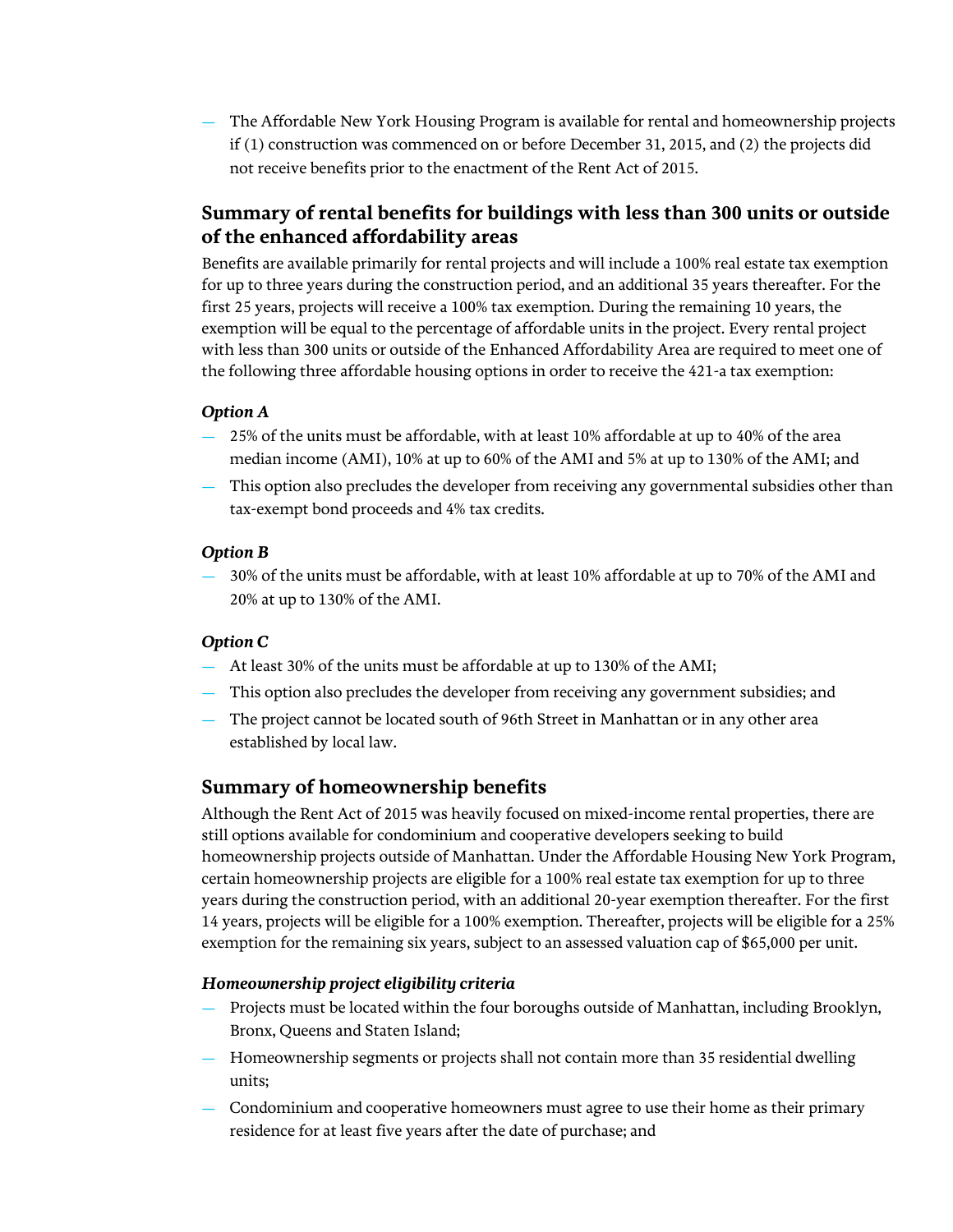— Upon the first tax assessment following construction completion, the condominium or cooperative project must have an average assessed value that does not exceed \$65,000 per dwelling unit.

## **Summary of wage requirements for projects with 300 or more units**

Developers of rental projects with 300 or more units in an Enhanced Affordability Area<sup>1</sup> must pay certain wages and set aside a certain number of units as affordable housing in order to be eligible for the 421-a tax exemption.

To meet the wage requirement, the developer must pay an average hourly wage of \$45 for projects in Brooklyn and Queens, and \$60 for Manhattan projects. These hourly wages are set to automatically increase every three years at a rate of 3%. For these large projects, the value of the tax exemption is 100% for 35 years after the construction period. The affordability restrictions shall remain in place for 40 years from the date of commencement of benefits, which means that developers will be required to maintain affordability for an additional five years after the exemption expires.

While the wage and benefit requirements are aimed at large projects within an Enhanced Affordability Area, projects with 300 or more units outside such areas may also opt-in and take advantage of the extended benefits that are available under this new option.

Although the wage requirement is mandatory for large-scale projects in an Enhanced Affordability Area that wish to receive the 421-a tax exemption, there are two ways to opt-out: 1) set aside at least 50% of the units as affordable up to 120% of the area median income, or 2) enter into a Project Labor Agreement.

## **Summary of affordability options for projects with 300 or more units**

## *Option E*

- At least 25% of the units must be affordable, with at least 10% of those units affordable at up to 40% of the AMI, 10% at up to 60% of the AMI and 5% at up to 120% of the AMI.
- This option also precludes the developer from receiving any governmental subsidies other than tax-exempt bond proceeds and 4% tax credits.
- This option is available within enhanced areas, including Manhattan below 96th Street, Brooklyn Community Boards 1 & 2 and Queens Community Boards 1 & 2.

## *Option F*

- At least 30% of the units must be affordable, with at least 10% of those units affordable at up to 70% of the AMI, and 20% at up to 130% of the AMI.
- This option is available within enhanced affordability areas, including Manhattan below 96th Street, Brooklyn Community Boards 1 & 2 and Queens Community Boards 1 & 2.

 $^{\rm 1}$  Enhanced affordability areas include certain neighborhoods in Brooklyn, Manhattan and Queens, as defined in more detail in the actual text of the Affordable Housing New York Program.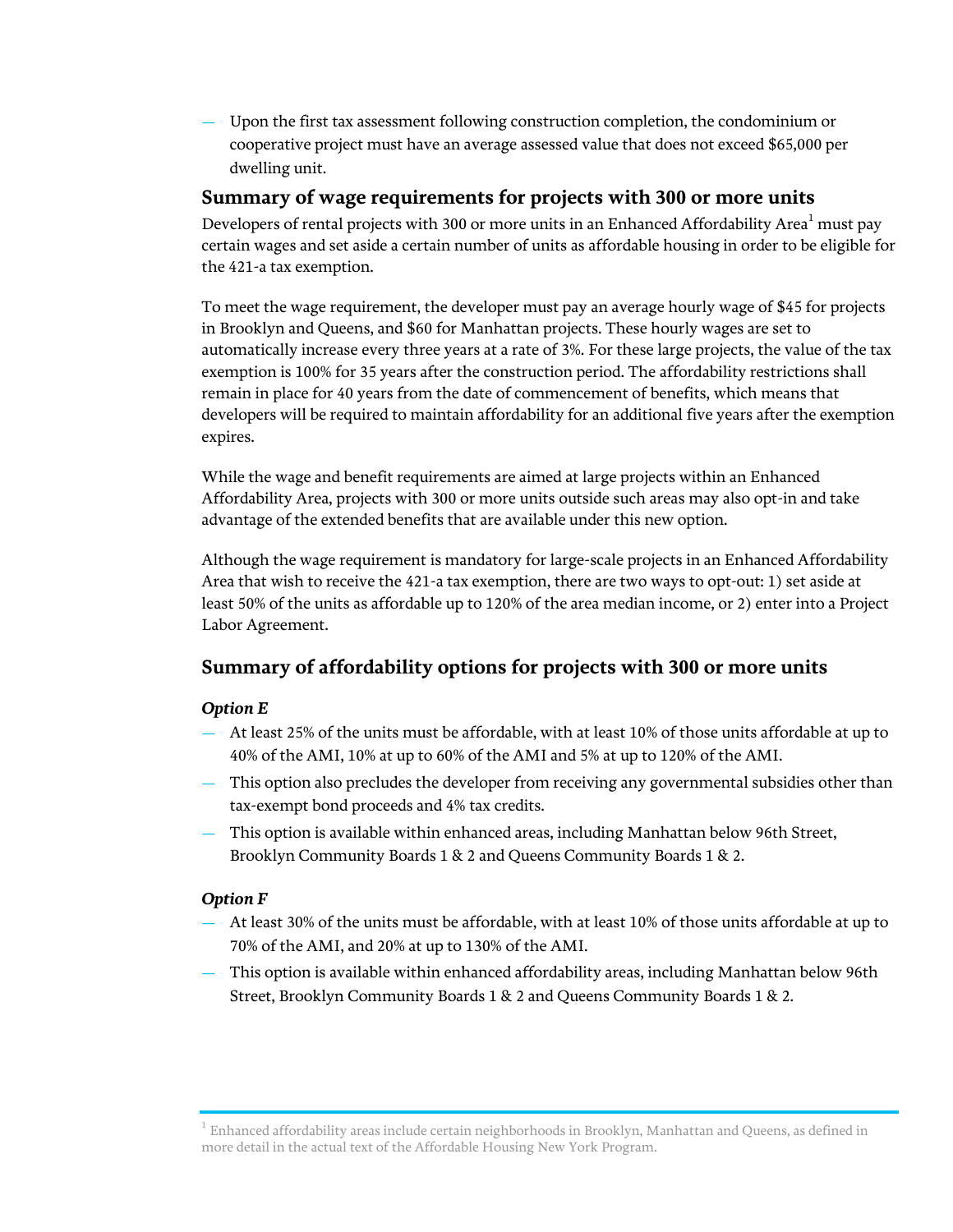### *Option G*

- At least 30% of the units must be affordable at up to 130% of the AMI.
- This option is available within Brooklyn Community Boards  $1 \& 2$  and Queens Community Boards 1 & 2.
- This option also precludes the developer from receiving any governmental subsidies.

## **Reporting and monitoring requirements for projects with 300 or more units**

For large-scale projects with wage mandates, the proposal also requires developers to hire an independent monitor to provide a certified payroll report to the New York City Department of Housing Preservation and Development (HPD) annually. The proposed law also requires a thirdparty fund administrator to handle underpayment of benefits, and explicitly limits a private right of action in enforcing the reporting and monitoring requirements.

## **Summary of extended benefit program for certain existing projects receiving the Section 421-a tax exemption**

In addition to the new benefits offered by the Affordable Housing New York Program, the Rent Act of 2015 also created extended benefits for rental projects that are now available for certain projects that: 1) commenced construction prior to July 1, 2008, 2) include affordable units and 3) previously qualified for either a 20-year or 25-year tax exemption under the previous version of the law.

In order to qualify for extended benefits, landlords would need to continue to maintain at least 20% of the units for households whose income does not exceed 100% of the AMI, and whose average income overall does not exceed 80% of the AMI; and the landlord must agree to rent an additional 5% of the units to households whose average income does not exceed 130% of the AMI.

Qualifying rental owners who participate in the extended benefits program will receive:

- A 50% tax exemption for an additional 10 years if the original tax exemption was for 25 years, or
- A 50% tax exemption for an additional 15 years if the original tax exemption was for 20 years.

## **Summary of new prevailing wage requirements**

The Affordable Housing New York Program also changed the nature of the prevailing wage requirements for eligible projects as well. Prior to the enactment of the new law, prevailing wages were required for projects with 50 or more residential units, unless at least 50% of the residential units are receiving substantial governmental assistance and are set aside for households earning no more than 125% of the AMI. Now, eligible projects with at least 30 units must pay prevailing wages to building service workers unless 100% of the residential units are affordable to households earning no more than 125% of the AMI.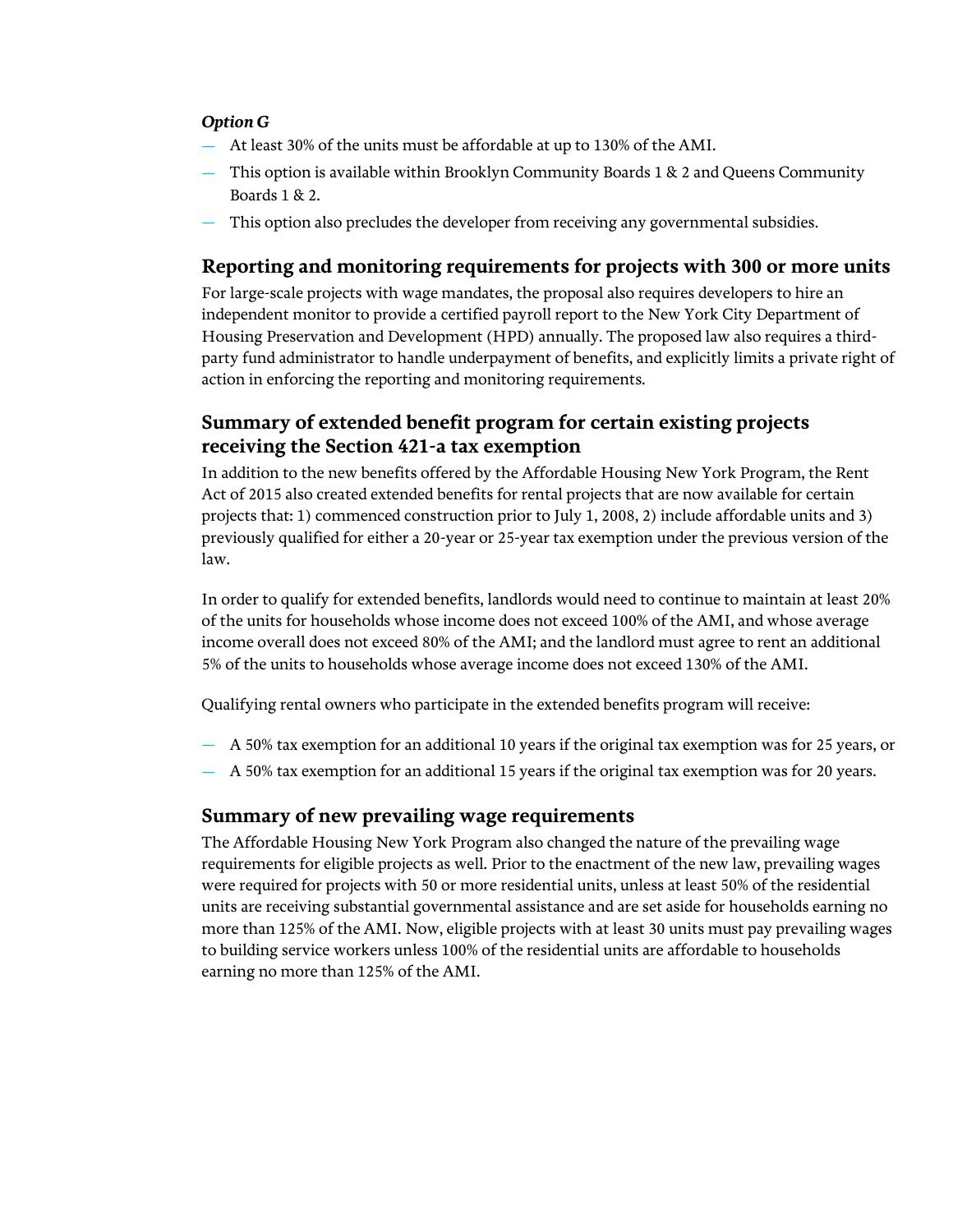## **421-a (aka Affordable New York) Abstract**

| Afford-<br>ability<br>Option  | 40%<br>AMI                                   | 60%<br>AMI | 70%<br>AMI | 120%<br>AMI | 130%<br>AMI | <b>AVG</b> | Subsidy                                                 | <b>Other Restrictions</b>                                                                                                         | <b>MIH Analogue</b> |
|-------------------------------|----------------------------------------------|------------|------------|-------------|-------------|------------|---------------------------------------------------------|-----------------------------------------------------------------------------------------------------------------------------------|---------------------|
| Option A<br>25% of Total      | 10%                                          | 10%        |            |             | 5%          | 66%        | None allowed;<br>other than 4%<br>LIHTC and TE<br>bonds | Yes                                                                                                                               | Option 1 w/ 60% AVG |
| Option B<br>30% of Total      |                                              |            | 10%        |             | 20%         | 86.67%     | Allowed                                                 | Yes                                                                                                                               | Option 2 w/80% AVG  |
| Option C<br>30% of Total      |                                              |            |            |             | 30%         | 130%       | None allowed                                            | Not in Manhattan south of 96 <sup>th</sup> and potentially<br>other areas. <sup>2</sup>                                           | None                |
| Option D<br>Homeowne<br>rship | Homeownership (<\$65,000 Initial Assessment) |            |            |             |             |            |                                                         | 35 units or less; outside Manhattan; on-site; can be<br>segment of building                                                       | None                |
| Option E<br>25% of Total      | 10%                                          | 10%        |            | 5%          |             | 40%        | None allowed:<br>other than 4%<br>LIHTC and TE<br>bonds | Only >300 units or more in certain areas of<br>Manhattan, Brooklyn and Queens (the "Enhanced<br>Affordability Area") <sup>3</sup> | Options 1 and 3     |
| Option F<br>30% of Total      |                                              |            | 10%        |             | 20%         | 86.67%     | Allowed                                                 | Only within Enhanced Affordability Area.                                                                                          | Option 2 w/80% AVG  |
| Option G<br>30% of Total      |                                              |            |            |             | 30%         | 130%       | None allowed                                            | Only >300 units or more within Brooklyn<br>Enhanced Affordability Area or Queens Enhanced<br>Affordability Area                   | None                |

 $^{\rm 2}$  "Manhattan south of 96 $^{\rm th}$  Street and other geographic areas excluded by local law."

 $^3$  There is no publicly available map yet, however the statute provides street boundaries. Voluntary opt-in is also available for projects outside the Enhanced Affordability Area.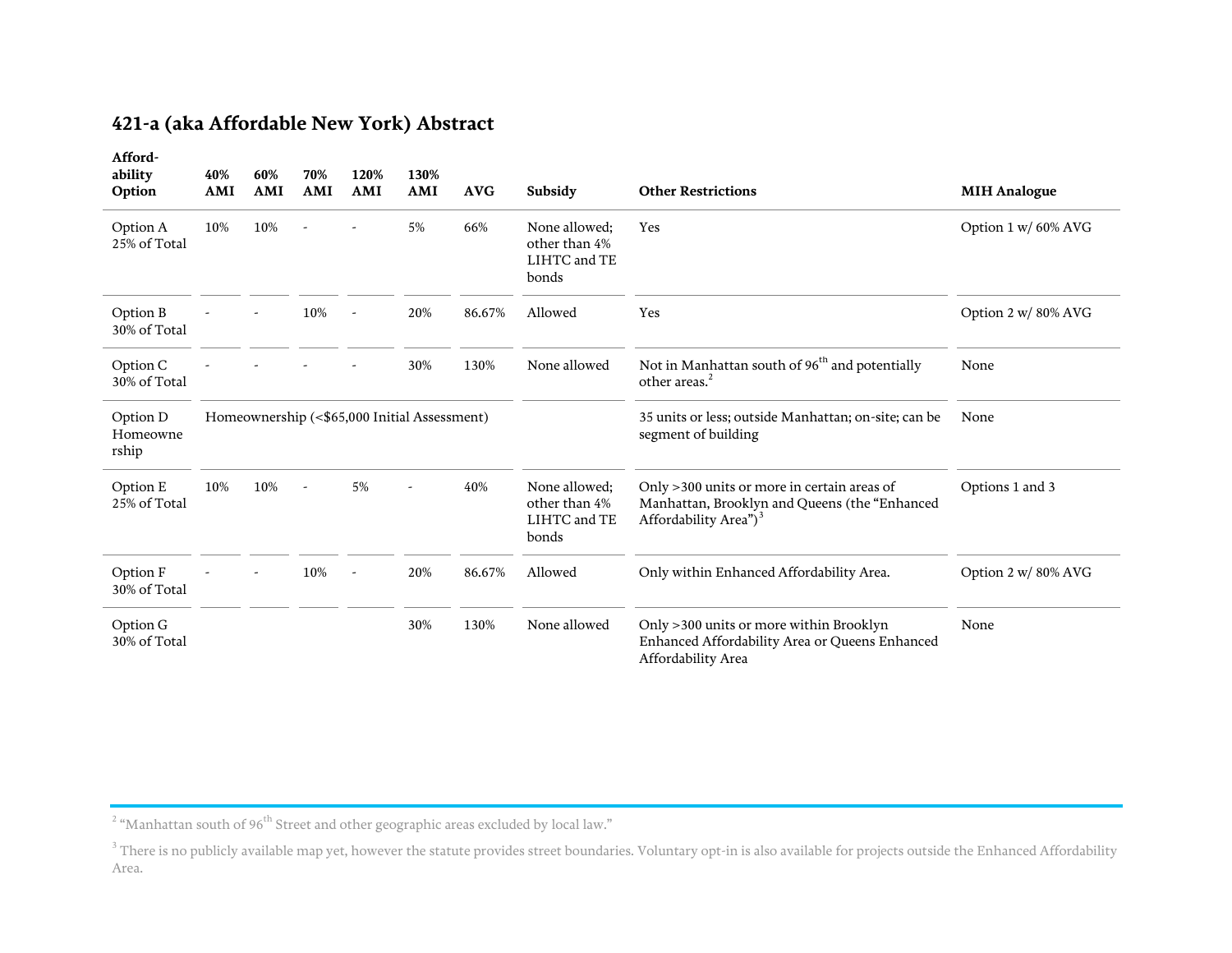## *Eligible properties*

Tax lots containing one or more multiple dwellings in which all dwelling units are operated as rental housing $^4$  (a "Rental Project") or a multiple dwelling or portion thereof operated as "condominium or cooperative housing" (a "Homeownership Project" and with a Rental Project, an "Eligible Multiple Dwelling"):

- i. containing six or more dwelling units;
- ii. created through new construction<sup>5</sup> or eligible conversion<sup>6</sup>;
- iii. for which excavation and construction of initial footings and foundations lawfully begins in good faith<sup>7</sup> (the "Commencement Date") after  $12/31/2015$  and on or before  $12/22/2022$ ; and
- iv. first TCO or PCO is issued covering "all residential areas" (the "Completion Date") is before 6/15/2026.

### *Restriction Period*

"Restriction Period" means a period commencing on the Completion Date and expiring on the 35th anniversary thereof.

During the Restriction Period, a Rental Project must comply with one of the Options (as set forth above). Each Rental Project must elect its Option in its application.

However, a Rental Project with more than 300 units in the Enhanced Affordability Area or any rental project not in the Enhanced Affordability Area that elects to comply with paragraph (c) of subdivision 10 of section 421-a of the real property tax law (the "Wage Requirements") **must** comply with one of Options E, F or G (the "Wage Options").

## *Tax benefits*

Rental projects meeting the requirements receive a Thirty-Five Year Benefit.

A "Thirty-Five Year Benefit" means:

- A. During the Construction Period, 100% retroactive exemption from real property taxation, other than assessments for local improvements ("Full Exemption") for up to three years;
- B. For the first 25 years of the Restriction Period, a Full Exemption;
- C. For final 10 years of the Restriction Period, a Full Exemption in proportion to the Affordability Percentage.

"Affordability Percentage" means the number of 40%, 60%, 70%, 120% and 130% Units ("Affordable Housing Units") divided by the total number of dwelling units.

<sup>&</sup>lt;sup>4</sup> "Rental housing" is not defined but will be defined in the Rules.

 $5$  "New construction" is not defined but will be defined in the Rules.

 $^6$  "Eligible Conversion" means the conversion, alteration or improvement of a pre-existing building or structure resulting in a multiple dwelling in which no more than 49% of the floor area consists of such pre-existing building or structure.

 $^7$  For Eligible Conversion, "the date upon which the actual construction of the conversion, alteration or improvement of the pre-existing building or structure lawfully begins in good faith."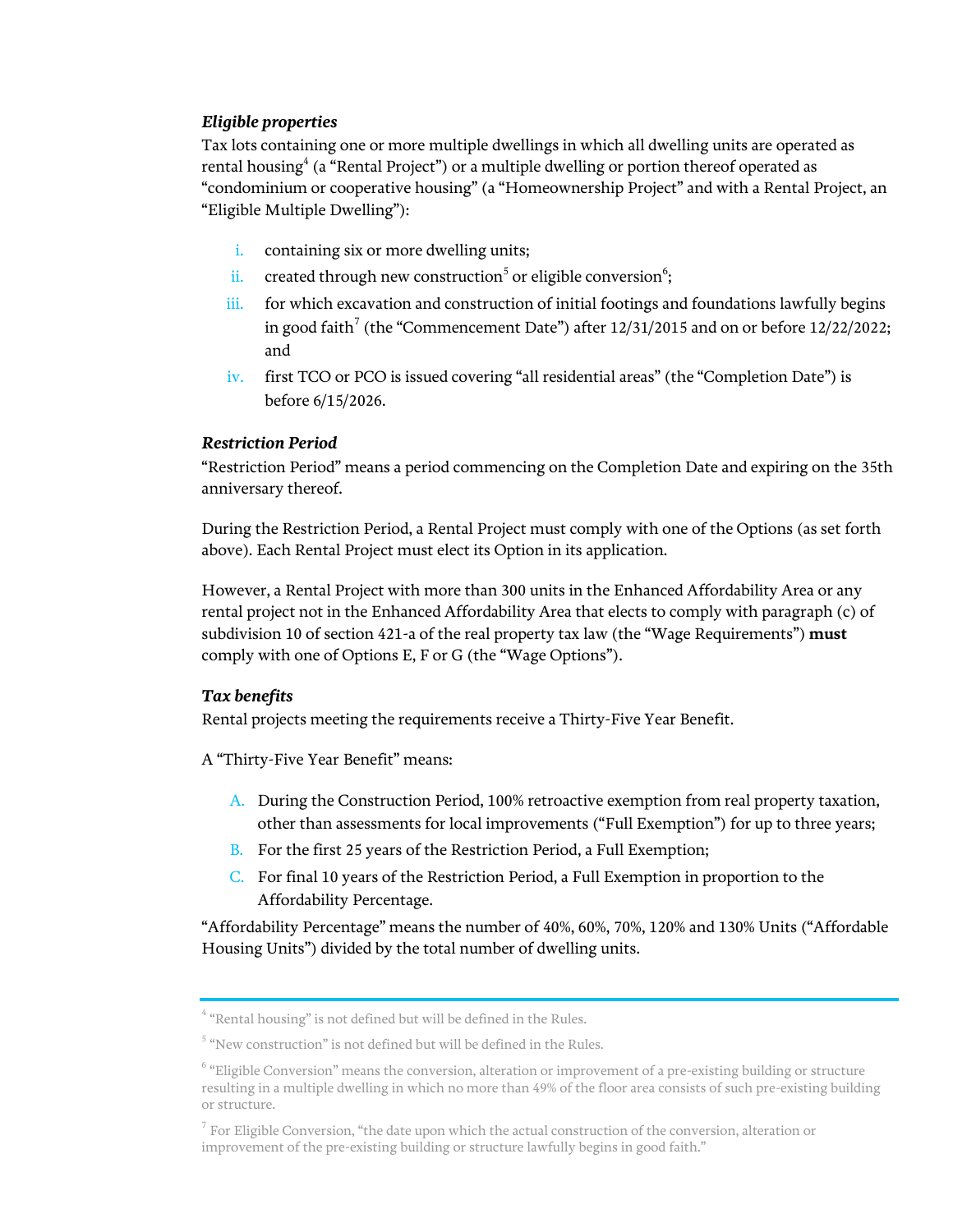Rental Projects that are either fall under the Wage Options or elect to comply with the Wage Requirements receive a Full Exemption for [thirty-five years] (an "Enhanced Thirty-Five Year Benefit").

Homeownership Projects receive a Twenty-Year Benefit.

A "Twenty-Year Benefit" for Homeownership Projects means:

- A. During the Construction Period, 100% retroactive exemption from real property taxation, other than assessments for local improvements ("Full Exemption") for up to three years;
- B. For the first 14 years of the Restriction Period, a Full Exemption, provided that no exemption shall be given for assessed value > \$65,000;
- C. For final six years of the Restriction Period, 25% of a Full Exemption, provided that no exemption shall be given for assessed value > \$65,000.

#### *Tax payments*

Each Eligible Site must pay the following taxes (the "Mini Tax"):

- A. Real property taxes on the assessed valuation of the land and any improvements in effect during the tax year prior to the Commencement Date without regard to any exemption or abatement, calculated using the tax rate in effect at the time such taxes are due.
- B. All assessments for local improvements.

#### *Wage requirements*

Projects having more than 300 units in Manhattan south of 96<sup>th</sup> Street must have a minimum average hourly wage paid to construction workers of \$60/hour.

Projects having more than 300 units in Brooklyn enhanced affordability area and Manhattan enhanced affordability area must have a minimum average hourly wage paid to construction workers of \$45/hour.

Each escalates every three years by 5% but the applicable amount is fixed at the applicable commencement date.

Projects must engage an independent monitor, who will submit a project-wide certified payroll report. If the report shows that the average wages were less than the required amount, the owner must deposit the difference within 120 days with a third party fund administrator. If the actual average wages is more than 15% lower than required, the owner must deposit an additional 25% of the deficiency.

There is a penalty for failure to deliver the report or failure to deposit the deficiency of \$1,000/day capped at \$75,000.

#### Exemptions from Wage Requirements

- 1) Projects with greater than 50% of units at 125% AMI; and
- 2) Projects subject to project labor agreements.